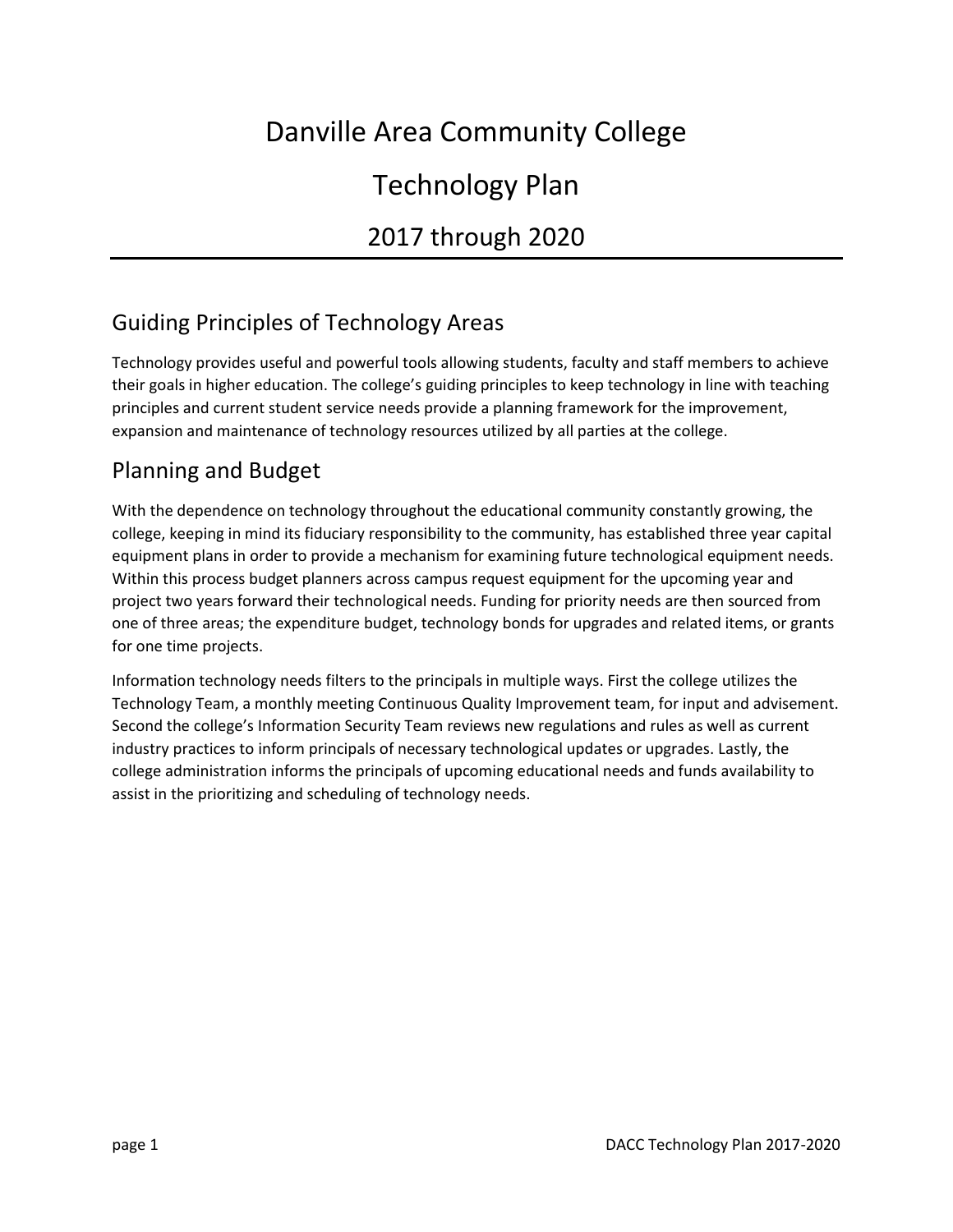### Technology Areas

There are seven distinct areas of campus technology that provide a platform for the college's educational environment.

- A. Academic end-user technology
	- a. Classroom and lab workstations
	- b. Academic application development tools
	- c. Academic Microsoft Office products
	- d. Technology center support
	- e. Third party web based instructional aids
- B. Employee end-user technology
	- a. Employee used workstations
	- b. Email
	- c. Office products
	- d. Internet resources
- C. Network infrastructure
	- a. Security
		- i. End point security
		- ii. Security awareness training
	- b. Network hardware
		- i. Maintenance / Service contracts
		- ii. Purchasing and installation
		- iii. Technology assessment
		- iv. Wireless technology
- D. Management Information System
	- a. Colleague system administration
	- b. Data integrity and security
	- c. Information reporting and integration with external sources
- E. Instructional media
	- a. Classroom technology
	- b. Studio production technology
	- c. Events technology
	- d. Campus informational displays
- F. Online learning technical support
	- a. Learning Management System (LMS) administration and technical support
	- b. Instructional design
	- c. Faculty mentoring, training, and collaboration
	- d. Student online readiness and development
- G. College website
	- a. Content management and maintenance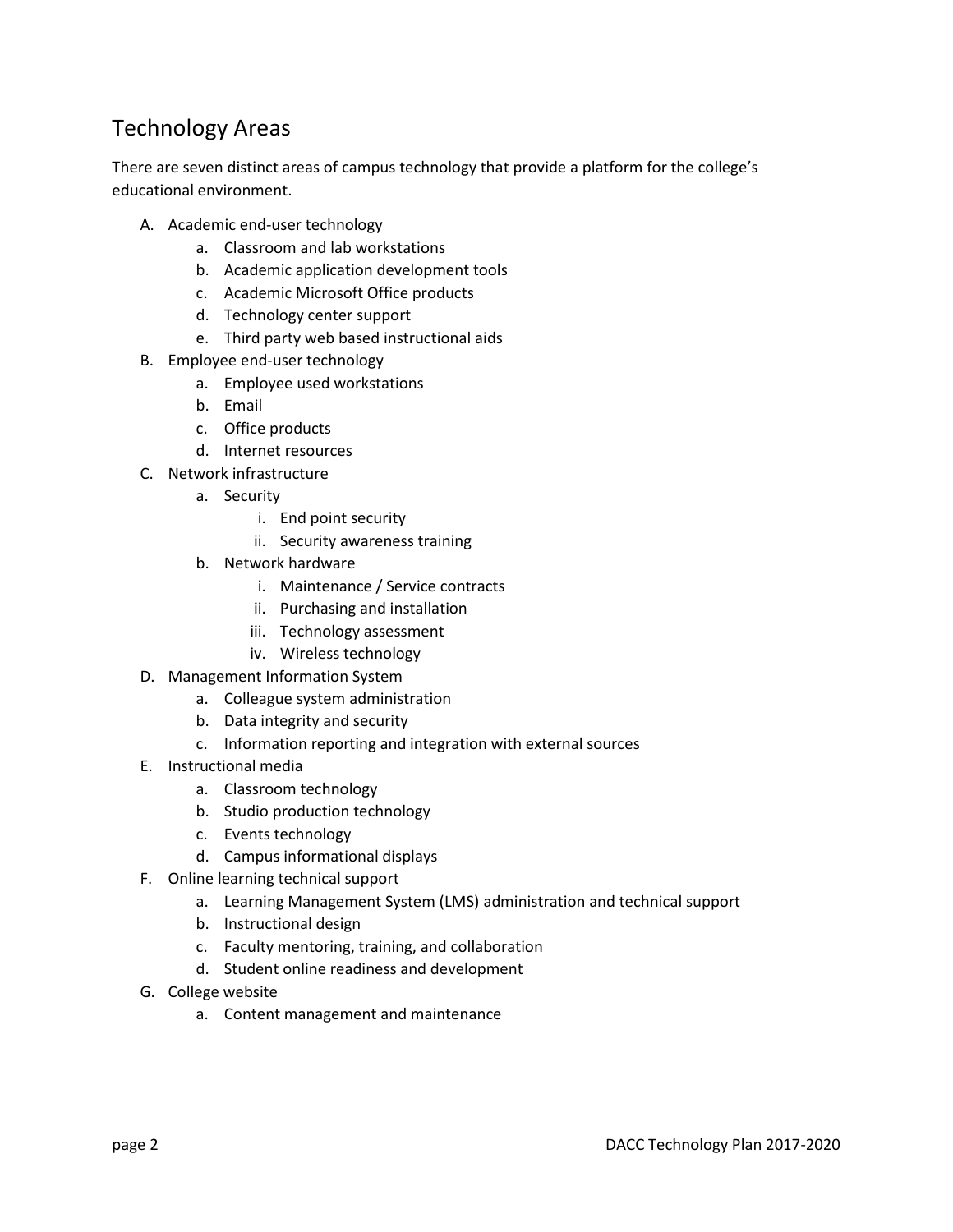## Technology Goals

Goal 1) Continue to maintain and appropriately enhance the management information system.

Goal 2) Review and enhance technology related business continuity plans.

Goal 3) Provide and maintain security objectives concerning data integrity, privacy aspects and network security.

Goal 4) Provide technical integration between internal and external sources.

Goal 5) Provide faculty professional development opportunities to enable faculty to work more effectively with technology in an online learning environment.

Goal 6) Produce more online courses and programs of a consistently high quality.

Goal 7) Provide exemplary technical support services to students, faculty, staff and event organizers.

Goal 8) Provide academic support to enhance online student learning.

Goal 9) Provide high quality online content and web assessable services.

Goal 10) Implement and sustain Web Content Accessibility Guidelines (WCAG) standards.

Goal 11) Provide accurate college information on the college website.

Goal 12) Provide increased student accessibility through mobile access.

Goal 13) Provide the latest releases as possible of supported software for the students, faculty and staff.

Goal 14) Provide a computer hardware and software platform that utilizes up to date technology for the Faculty and Staff.

Goal 15) Provide and maintain file backup and restore capabilities for Faculty and Staff information.

Goal 16) Provide and maintain the virtual servers necessary to support workstations, file services, internet capabilities, email and webservers in compliance and industry standards.

Goal 17) Maintain internet capabilities monitoring usage and bandwidth needs.

Goal 18) Provide up to date technology in classrooms.

Goal 19) Provide training on use of classroom technology.

Goal 20) Update and maintain studio technology.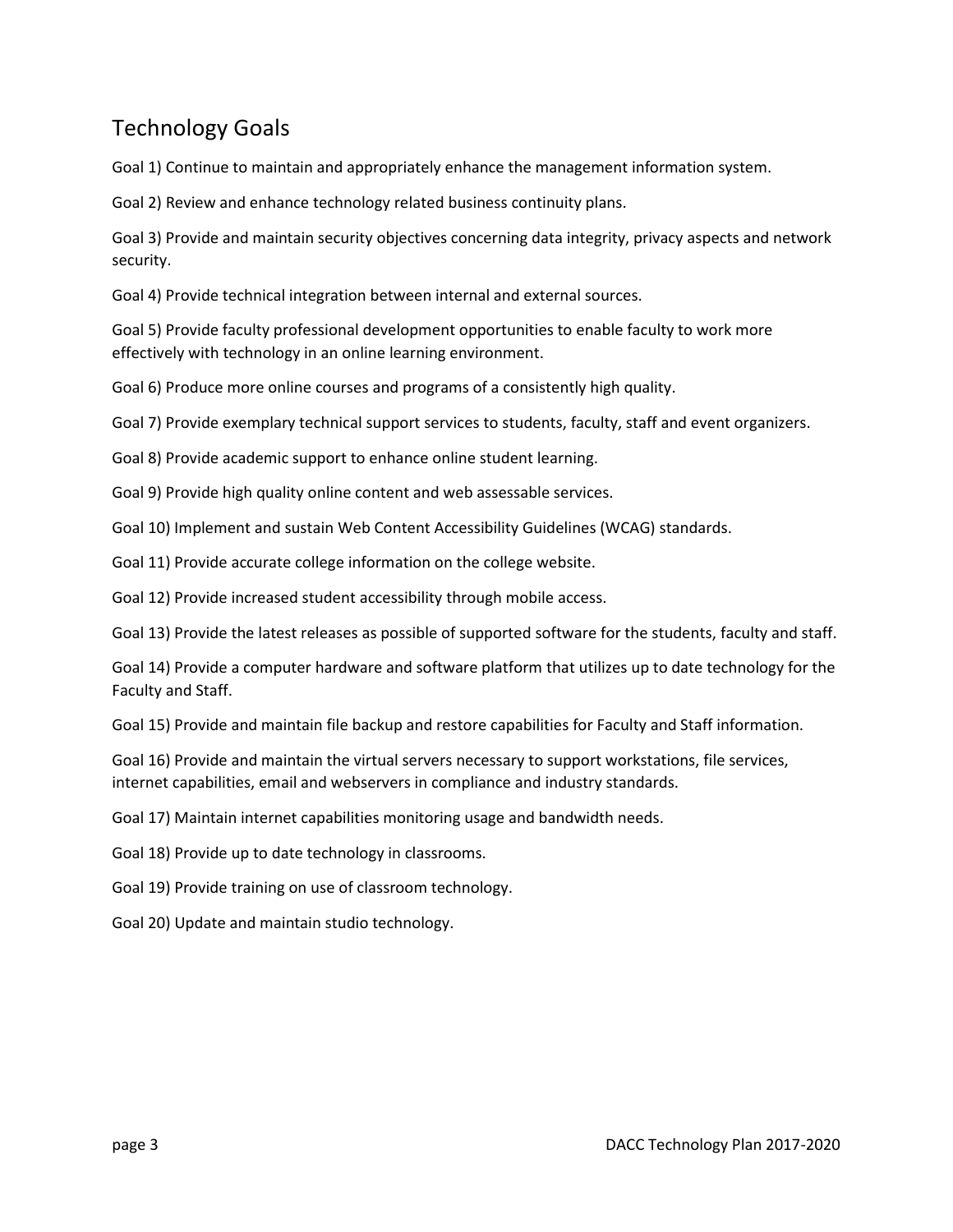### Plan Tasks

|                                                                                                                                                                                                                                                                                                                                                                                                                                     | 1) Upgrade backup appliance.                                                                                                                 | Time frame: FY2016                           | Associated goal(s): 15    |  |  |  |
|-------------------------------------------------------------------------------------------------------------------------------------------------------------------------------------------------------------------------------------------------------------------------------------------------------------------------------------------------------------------------------------------------------------------------------------|----------------------------------------------------------------------------------------------------------------------------------------------|----------------------------------------------|---------------------------|--|--|--|
| 2)                                                                                                                                                                                                                                                                                                                                                                                                                                  | Upgrade to Windows Office 2016.                                                                                                              | Time frame: FY2016-17 Associated goal(s): 14 |                           |  |  |  |
| 3)                                                                                                                                                                                                                                                                                                                                                                                                                                  | Upgrade to Windows Office 2016.                                                                                                              | Time frame: FY2016-19 Associated goal(s): 16 |                           |  |  |  |
| 4)                                                                                                                                                                                                                                                                                                                                                                                                                                  | Internet Band Width and Expand to accommodate need.                                                                                          | Time frame: FY2016-20 Associated goal(s): 17 |                           |  |  |  |
|                                                                                                                                                                                                                                                                                                                                                                                                                                     | 5) Review End-Point Security (Upgrade Symantec).                                                                                             | Time frame: FY2017                           | Associated goal(s): 3     |  |  |  |
| 6)                                                                                                                                                                                                                                                                                                                                                                                                                                  | Develop a Blackboard faculty companion course shell resource.                                                                                | Time frame: FY2017                           | Associated goal(s): 5     |  |  |  |
| 7)                                                                                                                                                                                                                                                                                                                                                                                                                                  | Implement Windows 10 Classroom LH205. Time frame: FY2017                                                                                     |                                              | Associated goal(s): 14    |  |  |  |
| 8)                                                                                                                                                                                                                                                                                                                                                                                                                                  | Update Classroom and Lab 75 Workstations.                                                                                                    | Time frame: FY2017                           | Associated goal(s): 14    |  |  |  |
|                                                                                                                                                                                                                                                                                                                                                                                                                                     | 9) Expand Virtual Server capability (A.D. Implementation, ADS Needs).                                                                        | Time frame: FY2017                           | Associated goal(s): 1, 16 |  |  |  |
|                                                                                                                                                                                                                                                                                                                                                                                                                                     | 10) Custom programming to automate Follett updating of Colleague A/R data.<br>Time frame: FY2017-18 Associated goal(s): 4                    |                                              |                           |  |  |  |
| 11)                                                                                                                                                                                                                                                                                                                                                                                                                                 | Review existing equipment used for events for quality and life expectancy.                                                                   | Time frame: FY2017-18 Associated goal(s): 7  |                           |  |  |  |
| 12) Replace VB-based PC-driven applications with Colleague-based custom written programs: payroll<br>reports & Direct Deposit processing; FACTs & bookstore data uploads; W-2 & 1098T forms generation;<br>Blackboard uploads; ICCB file generation; monthly Board report; check reconciliation processing;<br>Adjunct Faculty payroll; various user report re-formatting utilities.<br>Time frame: FY2017-19 Associated goal(s): 1 |                                                                                                                                              |                                              |                           |  |  |  |
|                                                                                                                                                                                                                                                                                                                                                                                                                                     | 13) Enhance Follett IncludEd capabilities with Colleague custom programming.<br>Time frame: FY2017-19 Associated goal(s): 4                  |                                              |                           |  |  |  |
| 14)                                                                                                                                                                                                                                                                                                                                                                                                                                 | Implement Active Directory Campus Danville Campus.                                                                                           | Time frame: FY2017-19 Associated goal(s): 17 |                           |  |  |  |
|                                                                                                                                                                                                                                                                                                                                                                                                                                     | 15) Upgrade technology used for events as needed.                                                                                            | Time frame: FY2017-20 Associated goal(s): 7  |                           |  |  |  |
|                                                                                                                                                                                                                                                                                                                                                                                                                                     | 16) Hold minimally two training sessions per year for faculty on using classroom technology.<br>Time frame: FY2017-20 Associated goal(s): 18 |                                              |                           |  |  |  |
| 17)                                                                                                                                                                                                                                                                                                                                                                                                                                 | Replace classroom technology (Smartboards, Epson whiteboards, and LCD projectors primarily).                                                 | Time frame: FY2017-20 Associated goal(s): 18 |                           |  |  |  |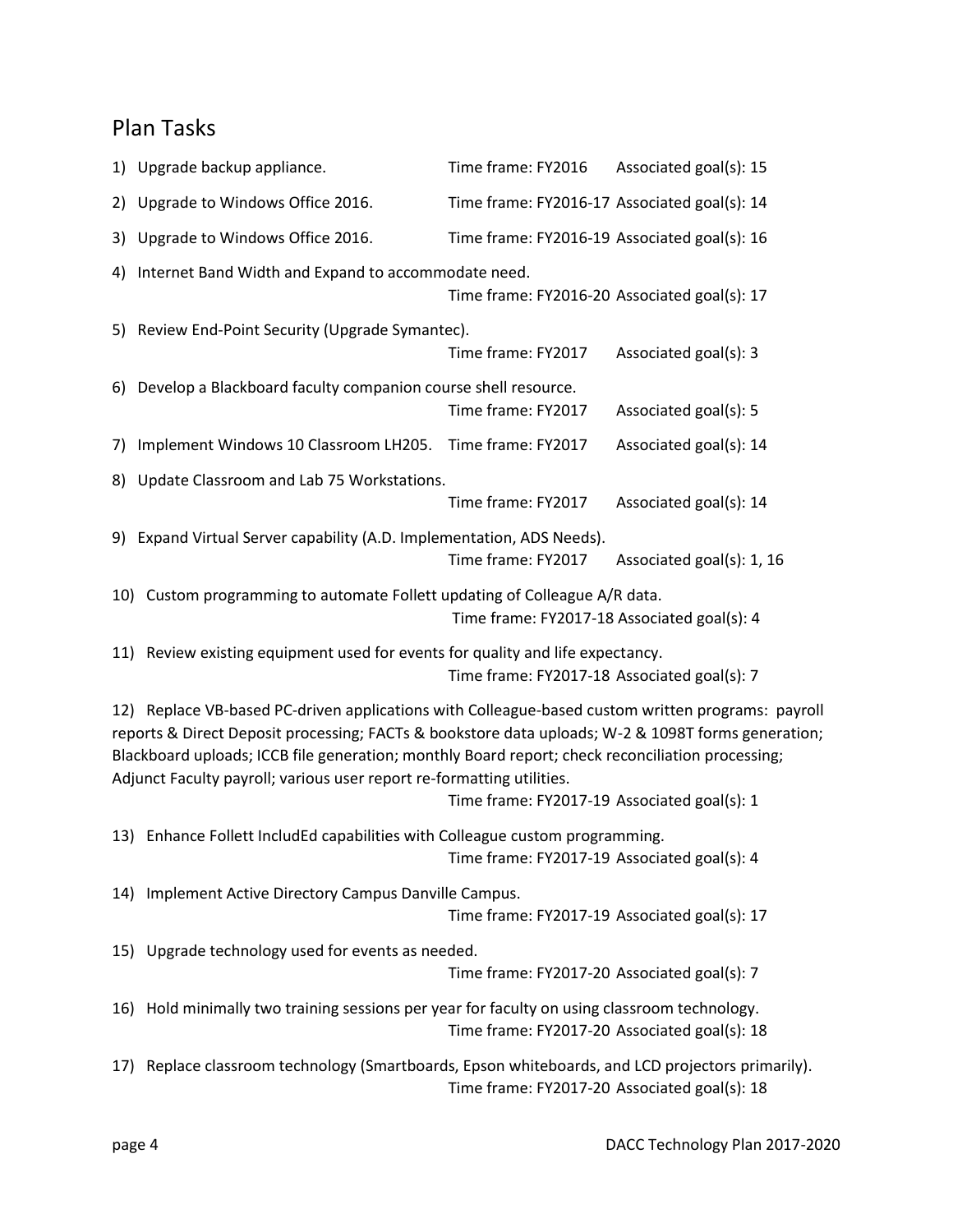18) Enhance the studio surrounding (furniture, walls and props).

Time frame: FY2017-20 Associated goal(s): 20

19) Install UI 5.0 to eliminate browser dependence on SilverLight & increase capabilities for users with other browsers (remove UI 4.x). Continuously upgrade UI 5.x to take advantage of latest enhancements. Time frame: FY2018 Associated goal(s): 1

20) Pursue the purchase and Implementation of Self-Service Financial Aid. Time frame: FY2018 Associated goal(s): 1

21) Migrate individual servers' functions to CNS Virtual servers: WebAdvisor, Self-Service, Informer, NelNet, EMS, eCommerce, and Synoptix. Time frame: FY2018 Associated goal(s): 1

22) Upgrade Business Continuity Plan to remove obsolete items and add current information to match existing configuration. Time frame: FY2018 Associated goal(s): 2

23) Custom programming to automatically upload Blackboard data to BB Framework hosts nightly. Time frame: FY2018 Associated goal(s): 4

24) Upgrade outdated FACTs Payment Plan (which requires manually transferring payments to Colleague & updating of student information) to NelNet on-line cloud-based payment plan that uses an autopmated process to transfer payments and update students' accounts.

Time frame: FY2018 Associated goal(s): 4

25) Evaluate Ellucian's method of importing testing scores; determine integration route (Ellucian or custom); implementation planning. Time frame: FY2018 Associated goal(s): 4

26) Support for selection and implementation of NextGen software partners for Foundation use. Time frame: FY2018 Associated goal(s): 4

27) Produce and implement a faculty development plan that provides appropriate levels of technical training for faculty of varying levels of ability. This plan will (a) Include a process to define levels of knowledge and learning outcomes for computer and electronic technologies needed by faculty in order to achieve success in an online learning environment. (2) Identify and implement methods to ensure that all first-time online faculty are prepared to teach online. (3) Utilize existing faculty mentoring program. (4) Provide for ongoing educational-technology training and support through workshops and online opportunities. (5) Acquaint faculty with successful high-quality online courses and programs at DACC and other institutions. Time frame: FY2018 Associated goal(s): 5

28) Identify all services that should be available in an online format.

Time frame: FY2018 Associated goal(s): 7

29) Explore alternative delivery methods for identified student services that are not part of existing systems. Time frame: FY2018 Associated goal(s): 7

30) Ensure that student have the option to receive human assistance at any time during their experience with online student services. Time frame: FY2018 Associated goal(s): 7

31) Ensure that students have the technical support needed through the DACC help desk. Time frame: FY2018 Associated goal(s): 7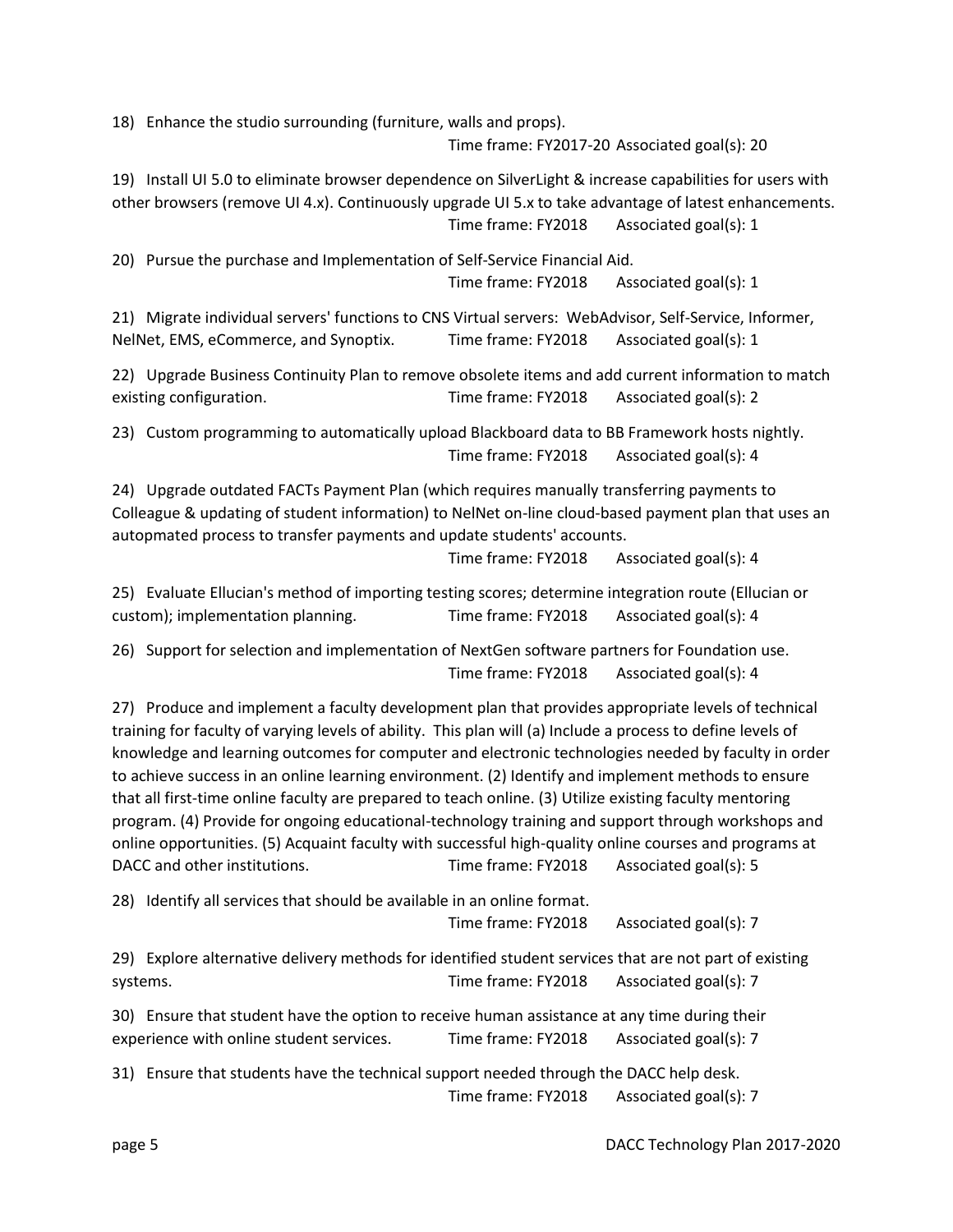|                                                                                                                                                                                                             | 32) Develop a system for collecting student data including non-completers.                                                                                                           | Time frame: FY2018                           | Associated goal(s): 7  |  |  |  |
|-------------------------------------------------------------------------------------------------------------------------------------------------------------------------------------------------------------|--------------------------------------------------------------------------------------------------------------------------------------------------------------------------------------|----------------------------------------------|------------------------|--|--|--|
| 33)                                                                                                                                                                                                         | Implement a Help Desk portal.                                                                                                                                                        | Time frame: FY2018                           | Associated goal(s): 9  |  |  |  |
| 34)                                                                                                                                                                                                         | Implement Active Directory Federation Services Server (ADFS) and Configure ADFS Access to the<br>NextGen Webased Application.                                                        | Time frame: FY2018                           | Associated goal(s): 9  |  |  |  |
| 35)                                                                                                                                                                                                         | Implement authentication services for web based applications.                                                                                                                        | Time frame: FY2018                           | Associated goal(s): 9  |  |  |  |
| 36)                                                                                                                                                                                                         | Implement Password Management / Selfserv.                                                                                                                                            | Time frame: FY2018                           | Associated goal(s): 14 |  |  |  |
| 37)                                                                                                                                                                                                         | Implement Windows 10 Classroom LH206.                                                                                                                                                | Time frame: FY2018                           | Associated goal(s): 14 |  |  |  |
|                                                                                                                                                                                                             | 38) Update Classroom and Lab 175 Workstations Windows 10.                                                                                                                            | Time frame: FY2018                           | Associated goal(s): 14 |  |  |  |
| 39)                                                                                                                                                                                                         | Implement Nursing SIM LAB.                                                                                                                                                           | Time frame: FY2018                           | Associated goal(s): 14 |  |  |  |
| 40)                                                                                                                                                                                                         | Update 30 Employee Workstations.                                                                                                                                                     | Time frame: FY2018                           | Associated goal(s): 14 |  |  |  |
| 41)                                                                                                                                                                                                         | Upgrade Virtual Servers.                                                                                                                                                             | Time frame: FY2018                           | Associated goal(s): 16 |  |  |  |
| 42)                                                                                                                                                                                                         | Expand Campus Network Cannon Hall.                                                                                                                                                   | Time frame: FY2018                           | Associated goal(s): 17 |  |  |  |
| 43)                                                                                                                                                                                                         | Implement Active Directory Hoopeston.                                                                                                                                                | Time frame: FY2018                           | Associated goal(s): 17 |  |  |  |
| 44)                                                                                                                                                                                                         | Introduce HD instead of analog video signals for the studio.                                                                                                                         | Time frame: FY2018                           | Associated goal(s): 20 |  |  |  |
| 45)                                                                                                                                                                                                         | Replace Adjunct Payroll Access Data Base with Alternative software.                                                                                                                  | Time frame: FY2018-19 Associated goal(s): 1  |                        |  |  |  |
|                                                                                                                                                                                                             | 46) Upgrade Network Firewall to Cisco 2110.                                                                                                                                          | Time frame: FY2018-19 Associated goal(s): 3  |                        |  |  |  |
|                                                                                                                                                                                                             | 47) Update syllabi on website to ensure currency and accuracy, and ensure the same learning<br>outcomes regardless of course format.<br>Time frame: FY2018-19 Associated goal(s): 11 |                                              |                        |  |  |  |
|                                                                                                                                                                                                             | 48) Implement Password Management / Selfserv.                                                                                                                                        | Time frame: FY2018-19 Associated goal(s): 16 |                        |  |  |  |
|                                                                                                                                                                                                             | 49) Investigate lecture capture.                                                                                                                                                     | Time frame: FY2018-19 Associated goal(s): 18 |                        |  |  |  |
|                                                                                                                                                                                                             | 50) Update the TV/Broadcast signal transmitting and scheduling system.                                                                                                               | Time frame: FY2018-19 Associated goal(s): 20 |                        |  |  |  |
| 51) Investigate future classroom technologies for quality and consistency. The technologies would<br>primarily focus on general campus classroom needs but may also include specialized discipline specific |                                                                                                                                                                                      |                                              |                        |  |  |  |

needs. Time frame: FY2018-20 Associated goal(s): 18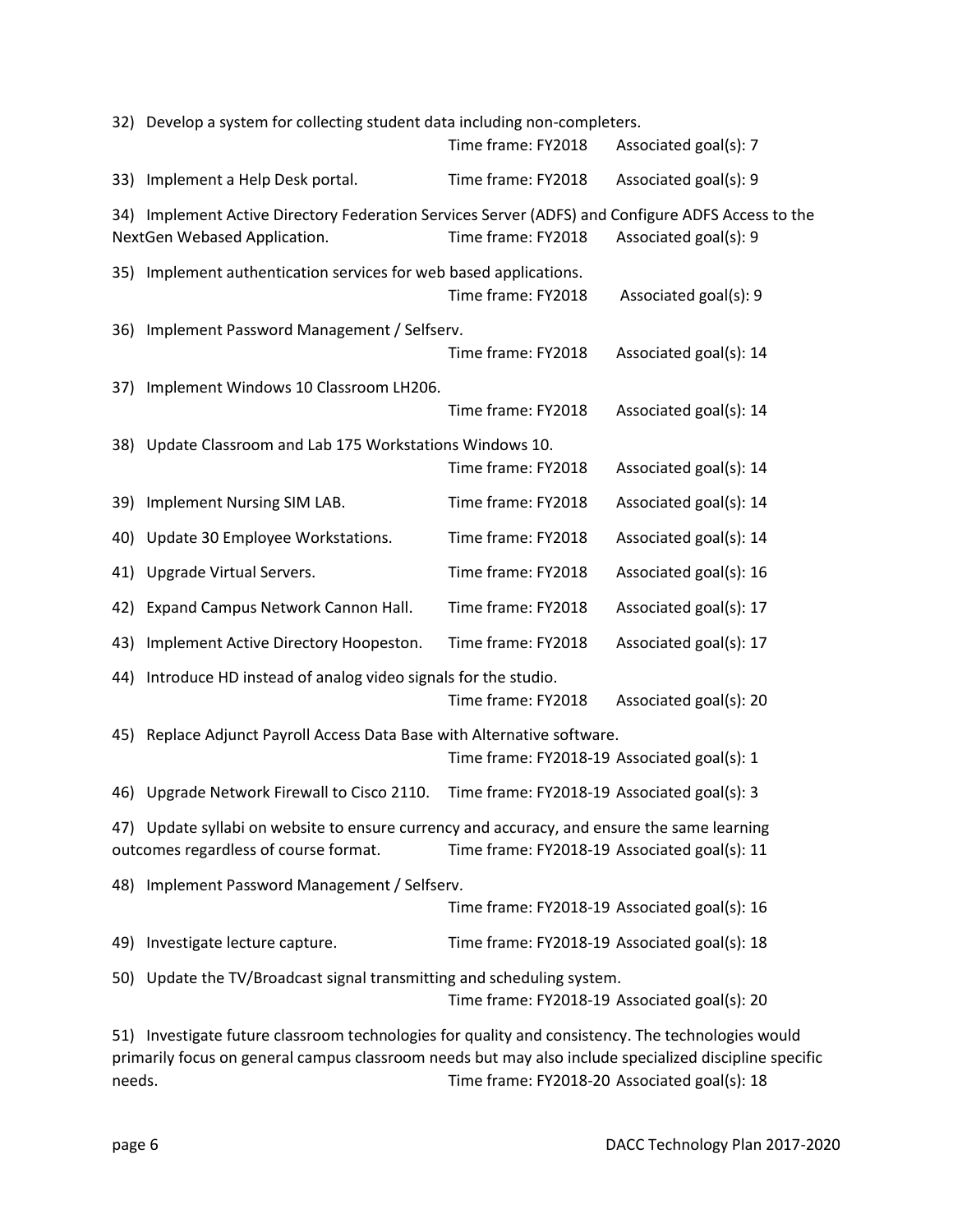52) Add Follett ConnectOnce capabilities to Colleague integration using Follett Cloud technology. Time frame: FY2019 Associated goal(s): 4

53) Integrate and deploy Follett Discover in LMS (Blackboard). Time frame: FY2019 Associated goal(s): 4

54) Expand the online orientation for online learners with a goal of making it mandatory for new online learners to DACC. (a) Review current online orientation for modifications or enhancements. (b) Modify the existing online orientation based on Online Learning Advisory Committee input. (c) Pilot the modified orientation. (d) Modify the orientation based on the results of the pilot.

Time frame: FY2019 Associated goal(s): 4

55) Ensure compliance of Section 508 standards across website by conducting an audit of a representative sample including web pages and applications that are considered to be critical to meeting the College's mission, high traffic, public, and high impact.

|     |                                                                                                     | Time frame: FY2019                           | Associated goal(s): 10 |  |  |
|-----|-----------------------------------------------------------------------------------------------------|----------------------------------------------|------------------------|--|--|
|     | 56) Provide video captioning.                                                                       | Time frame: FY2019                           | Associated goal(s): 10 |  |  |
|     | 57) Provide accessible documents (PDFs).                                                            | Time frame: FY2019                           | Associated goal(s): 10 |  |  |
|     | 58) Update Classroom and Lab 173 Workstations Windows 10.                                           |                                              |                        |  |  |
|     |                                                                                                     | Time frame: FY2019                           | Associated goal(s): 14 |  |  |
| 59) | Update 30 Employee Workstations.                                                                    | Time frame: FY2019                           | Associated goal(s): 14 |  |  |
|     | 60) Expand Campus Network.                                                                          | Time frame: FY2019                           | Associated goal(s): 17 |  |  |
|     | 61) Develop and implement a departmental web page updating procedure.                               |                                              |                        |  |  |
|     |                                                                                                     | Time frame: FY2019-20 Associated goal(s): 11 |                        |  |  |
|     | 62) Implementation and launch college mobile access.                                                |                                              |                        |  |  |
|     |                                                                                                     | Time frame: FY2019-20 Associated goal(s): 12 |                        |  |  |
|     | 63) Implement a software training system for video editing for faculty, staff and students.         |                                              |                        |  |  |
|     |                                                                                                     | Time frame: FY2019-20 Associated goal(s): 20 |                        |  |  |
|     | 64) Provide comprehensive instructional developer support for faculty who teach online courses.     |                                              |                        |  |  |
|     |                                                                                                     | Time frame: FY2020                           | Associated goal(s): 6  |  |  |
|     | 65) Implement a systematic review mechanism in online courses to enhance consistency and quality in |                                              |                        |  |  |
|     | online course design.                                                                               | Time frame: FY2020                           | Associated goal(s): 6  |  |  |
|     | 66) Update Classroom and Lab 170 Workstations Windows 10.                                           |                                              |                        |  |  |
|     |                                                                                                     | Time frame: FY2020                           | Associated goal(s): 13 |  |  |
|     | 67) Update 30 Employee Workstations.                                                                | Time frame: FY2020                           | Associated goal(s): 14 |  |  |
|     | 68) Upgrade UPS for Network and Server Equipment.                                                   |                                              |                        |  |  |
|     |                                                                                                     | Time frame: FY2020                           | Associated goal(s): 17 |  |  |
|     |                                                                                                     |                                              |                        |  |  |